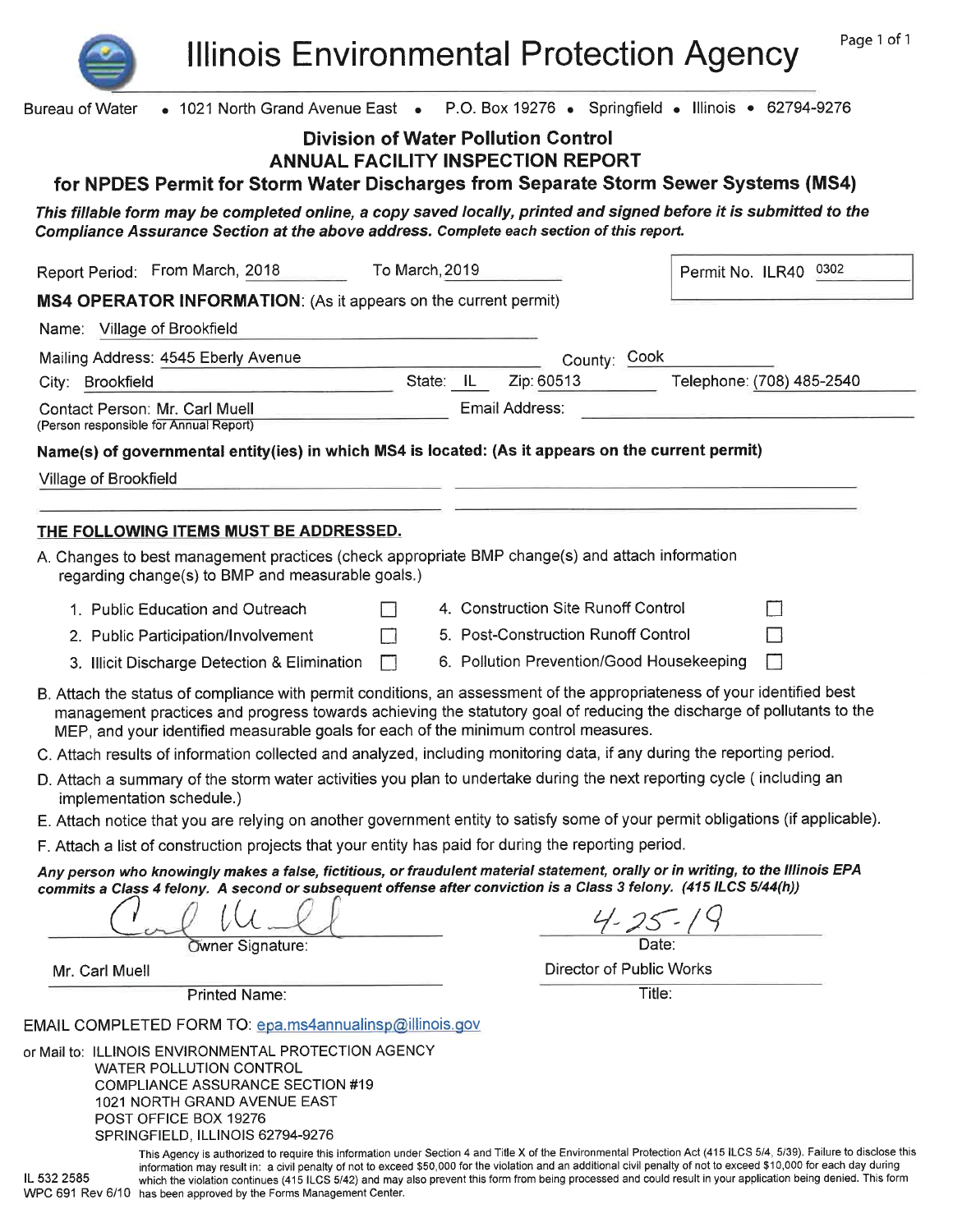# **SECTION A. CHANGES TO BEST MANAGEMENT PRACTICES**

X Indicates BMPs performed as proposed √ Indicates changes to BMPs

| Year 5                                         |                                                 | Year 5                                            |                                                             |  |  |  |
|------------------------------------------------|-------------------------------------------------|---------------------------------------------------|-------------------------------------------------------------|--|--|--|
|                                                |                                                 |                                                   |                                                             |  |  |  |
|                                                | A. Public Education and Outreach                |                                                   | <b>D. Construction Site Runoff Control</b>                  |  |  |  |
| X                                              | <b>A.1 Distributed Paper Material</b>           | X                                                 | <b>D.1 Regulatory Control Program</b>                       |  |  |  |
|                                                | <b>A.2 Speaking Engagement</b>                  | X<br><b>D.2 Erosion and Sediment Control BMPs</b> |                                                             |  |  |  |
|                                                | <b>A.3 Public Service Announcement</b>          | X<br><b>D.3 Other Waste Control Program</b>       |                                                             |  |  |  |
|                                                | <b>A.4 Community Event</b>                      | X<br><b>D.4 Site Plan Review Procedures</b>       |                                                             |  |  |  |
|                                                | <b>A.5 Classroom Education Material</b>         | X                                                 | <b>D.5 Public Information Handling</b><br><b>Procedures</b> |  |  |  |
| X                                              | <b>A.6 Other Public Education</b>               |                                                   |                                                             |  |  |  |
|                                                |                                                 | X                                                 | <b>D.6 Site Inspection/Enforcement</b><br><b>Procedures</b> |  |  |  |
| <b>B. Public Participation/Involvement</b>     |                                                 |                                                   | <b>D.7 Other Construction Site Runoff</b>                   |  |  |  |
|                                                | <b>B.1 Public Panel</b>                         |                                                   | <b>Controls</b>                                             |  |  |  |
|                                                | <b>B.2 Educational Volunteer</b>                |                                                   |                                                             |  |  |  |
| X                                              | <b>B.3 Stakeholder Meeting</b>                  |                                                   | <b>E. Post-Construction Runoff Control</b>                  |  |  |  |
|                                                | <b>B.4 Public Hearing</b>                       | X                                                 | <b>E.1 Community Control Strategy</b>                       |  |  |  |
| X                                              | <b>B.5 Volunteer Monitoring</b>                 | X                                                 | <b>E.2 Regulatory Control Program</b>                       |  |  |  |
|                                                | <b>B.6 Program Coordination</b>                 | X                                                 | <b>E.3 Long Term O&amp;M Procedures</b>                     |  |  |  |
| X                                              | <b>B.7 Other Public Involvement</b>             |                                                   | <b>E.4 Pre-Const Review of BMP Designs</b>                  |  |  |  |
|                                                |                                                 | X                                                 | <b>E.5 Site Inspections During Construction</b>             |  |  |  |
| C. Illicit Discharge Detection and Elimination |                                                 | X                                                 | <b>E.6 Post-Construction Inspections</b>                    |  |  |  |
|                                                |                                                 |                                                   | <b>E.7 Other Post-Const Runoff Controls</b>                 |  |  |  |
| X                                              | <b>C.1 Storm Sewer Map Preparation</b>          |                                                   |                                                             |  |  |  |
| X                                              | <b>C.2 Regulatory Control Program</b>           | F. Pollution Prevention/Good Housekeeping         |                                                             |  |  |  |
|                                                | <b>C.3 Detection/Elimination Prioritization</b> | $\mathbf X$                                       | <b>F.1 Employee Training Program</b>                        |  |  |  |
|                                                | Plan                                            | $\mathbf X$                                       | F.2 Inspection and Maintenance Program                      |  |  |  |
|                                                | <b>C.4 Illicit Discharge Tracing Procedures</b> | $\overline{X}$                                    | F.3 Municipal Operations Storm Water                        |  |  |  |
|                                                | <b>C.5 Illicit Source Removal Procedures</b>    |                                                   | <b>Control</b>                                              |  |  |  |
|                                                | <b>C.6 Program Evaluation and Assessment</b>    |                                                   | F.4 Municipal Operations Waste Disposal                     |  |  |  |
| X                                              | <b>C.7 Visual Dry Weather Screening</b>         |                                                   | <b>F.5 Flood Management/Assess Guidelines</b>               |  |  |  |
|                                                | <b>C.8 Pollutant Field Testing</b>              | X                                                 | <b>F.6 Other Municipal Operations Controls</b>              |  |  |  |
| X                                              | <b>C.9 Public Notification</b>                  |                                                   |                                                             |  |  |  |
| X                                              | <b>C.10 Other Illicit Discharge Controls</b>    |                                                   |                                                             |  |  |  |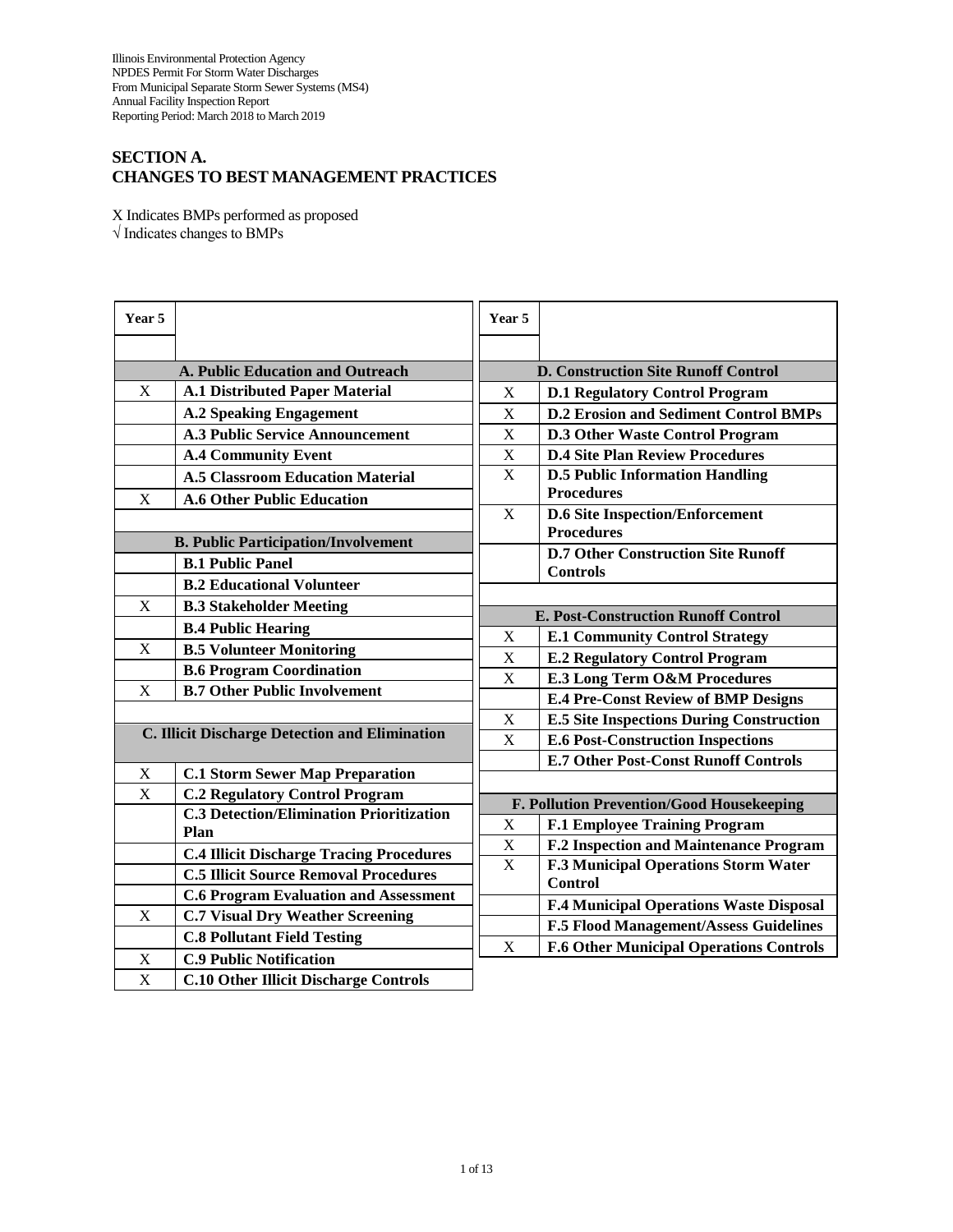# **SECTION B. STATUS OF COMPLIANCE WITH PERMIT CONDITIONS**

The status of BMPs and measureable goals from Year 5 are described below in the following categories (A-F):

### **A: PUBLIC EDUCATION AND OUTREACH**

# **A.1: Distributed Paper Material**

The Goal for this program is to increase the awareness to impacts of stormwater discharges on water bodies and the actions the public can take to reduce discharge of pollutants, as well as discharge overall.

Goal for Year 5: Include further information in Newsletter regarding green infrastructure strategies.

Status: Information regarding storm water issues, flooding, recycling, leaf pickup, Village-wide cleanups, Salt Creek cleanup activities, Adopt-a-Spot, bulk item removal, water conservation, Christmas tree recycling, as well as articles from the Conservation Commission, Tree City USA, and spring cleanup recommendations are included in the Village's newsletter, entitled "The Brookfielder". The newsletter is mailed to all 19,000 residents and may also be picked up at Village Hall as well as viewed online. Additional green infrastructure strategies are being researched and will be included in future publications. The intent is to reach out to all residents of all ages. Copies of the newsletter are kept on file.

### **A.6: Other Public Education**

The Goal for this program is to increase the awareness of impacts of stormwater discharges on water bodies and the actions the public can take to reduce discharge of pollutants as well as discharge overall.

Goal for Year 5: Continue website and modify as needed.

Status: The Village has launched a section on the Village website entitled "Stormwater Information" which contains background information regarding the NPDES Phase II Stormwater Program (MS4s) as well as a link to the EPA MS4 website[: www.epa.gov/npdes/stormwater.](http://www.epa.gov/npdes/stormwater) It also includes the Notice of Intent (NOI) document and Annual Reports. Background information regarding Green Infrastructure strategies is currently being reviewed with the intent of being included in the future.

Currently, the website contains an informative section from the Beautification Commission regarding the mission of the various clean up and planting groups in the Village. The website also contains a page from the Conservation Commission with informative material regarding ecological restoration as well as links to Chicago Wilderness, Salt Creek, Forest Preserve District of Cook County, and DesPlaines River Valley Restoration Volunteers, which all contain further education regarding stormwater and ecological processes.

Furthermore, the Village website continued to include information regarding street sweeping, yard waste disposal, tree planting, recycling, and garbage pick-up as it has done in years past. The website is maintained by the Village Manager's office. The intent is to reach out to all residents of all ages.

### **B: PUBLIC PARTICIPATION/INVOLVEMENT**

#### **B.3: Stakeholder Meeetings**

The Goal for this program is to facilitate resident participation and involvement, thereby increasing resident empowerment and responsibility. Through this partnership, the residents can be utilized as a resource in the Storm Water Program.

Goal for Year 5: No milestone goal established.

Status: The Conservation Commission hosts meetings on a monthly basis. The meetings are open to all residents. Approximately 12 residents are in attendance each meeting. The Beautification Commission also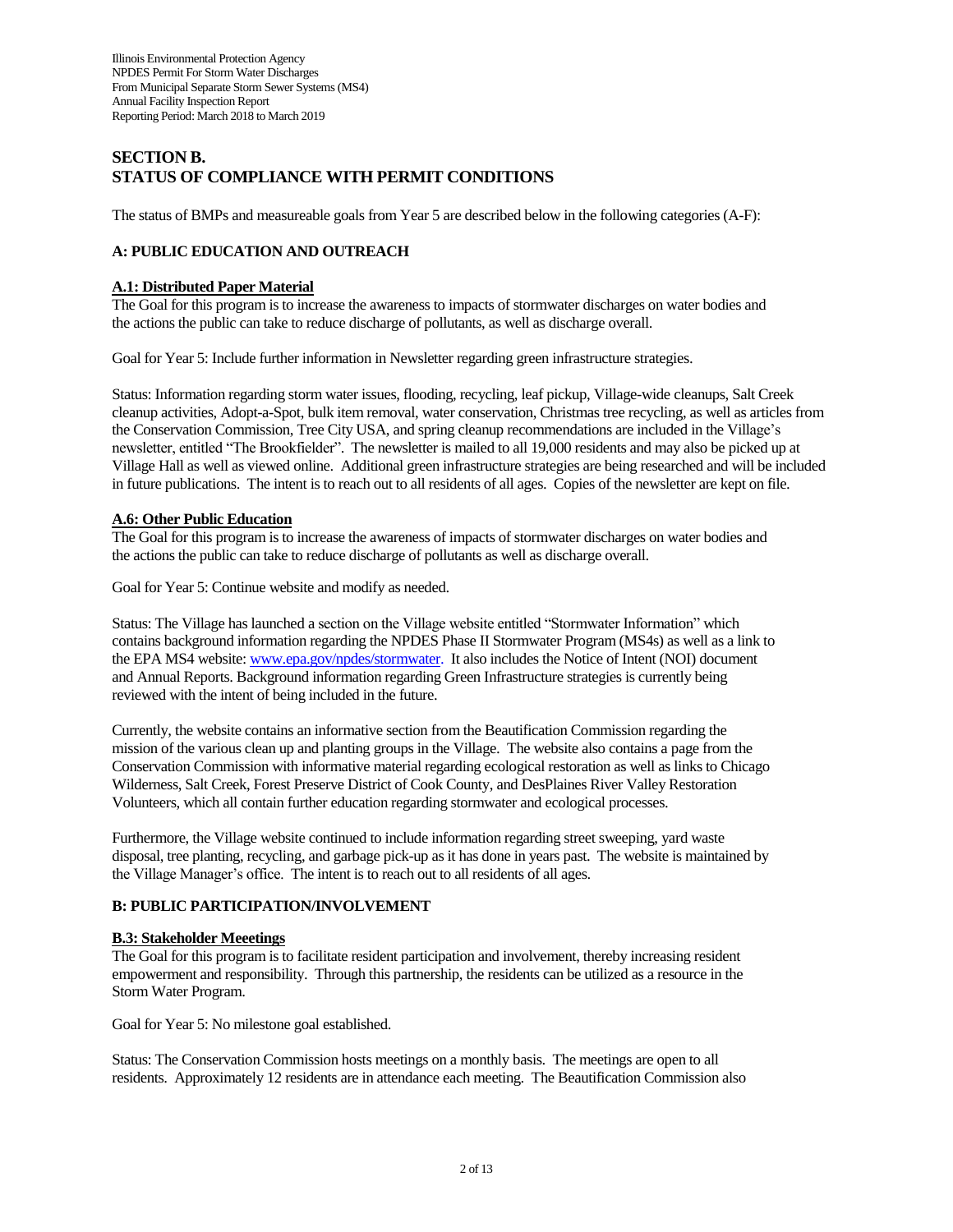hosts meetings on a monthly basis, which are open to all residents. Approximately 12 residents are in attendance each meeting. Adopt-a-Spot hosts a yearly meeting, of which approximately 35 people attend each year.

All of the above groups provide excellent opportunities for resident involvement and are in partnership with the Village Staff.

### **B.5: Volunteer Monitoring**

The Goal for this program is to facilitate resident participation and involvement, thereby increasing resident empowerment and responsibility. Through this partnership, the residents can be utilized as a resource in the Storm Water Program.

Goal for Year 5: Continue volunteer based annual clean-up program.

Status: Adopt-a-Spot is an ongoing program which was overseen by the Beautification Commission. The program includes approximately 40 sites within the Village and is implemented approximately 5 times over the course of the year. Volunteers are organized to pick up litter and pull weeds from flowerbeds in parks, provide landscaping to traffic islands, historical markers and other public spaces. The Village provides supplies such as trash bags and disposal service for debris and litter.

The Beautification Commission is the local group which also hosts an Adopt-a-Highway program. Approximately 12 residents participate in clean-up activities along Ogden Avenue, 4 times a year. The Village provides supplies such as trash bags and disposal service for debris and litter.

The Conservation Commission held a Clean Up Day entitled "Project N.I.C.E." which was held in April and October. Approximately 4 each 20 Cubic Yard dumpsters were filled with debris and removed, for a total of 80 Cubic yards of removal. In the Spring, the Village provided 190 Cubic Yards of Mulch, 8 Cubic Yards of Topsoil, and 37 man-hours and equipment hours of assistance. In the Fall, the Village provided Gloves, Flowers and Bulbs, Grass Plants, and 33 man-hours and equipment hours of assistance.

The Village continued its "Meet the Creek" program which began in 2006. The program is based upon educating residents of all ages about the Salt Creek ecosystem and includes Canoe Training on Salt Creek, as well as reptilian education and information regarding wildflowers. A relevant subject of the education that is provided is storm water awareness, specifically the quality and quantity of storm water entering the creek and how it affects the ecosystem. The program also includes a volunteer aspect which includes 4 to 5 work days of removing invasive species along the creek such as Crownweed, Teasle, Buckthorn, Honey Suckle, etc. Over 30 residents were involved this past reporting period.

The Village has maintained its Governor's Hometown Award status for 25 years, by working together with local schools, cub scouts, religious organizations, and others to include for over 250 residents in participation with volunteer activities, many of which include clean up and debris removal.

### **B.7 Other Public Involvement**

The Goal for this program is to facilitate resident participation and involvement, thereby increasing resident empowerment and responsibility. Through this partnership, the residents can be utilized as a resource in the Storm Water Program.

Goal for Year 5: Continue volunteer stenciling program.

Status: Public Works has purchased a placard which contains the message "No Dumping, Drains to Waterways". A copy of the placard is kept on file and is being considered for use in the future.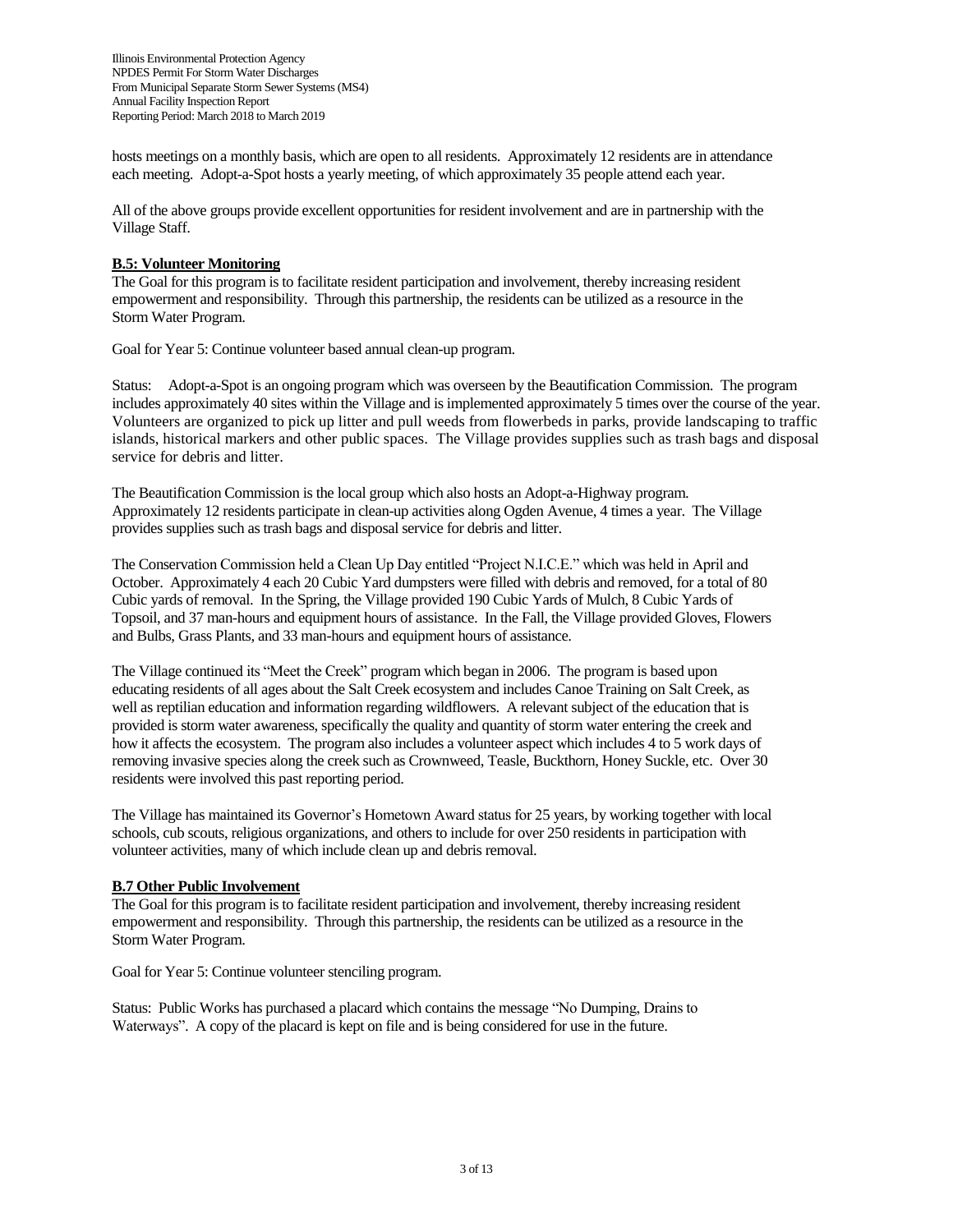### **C: ILLICIT DISCHARGE DETECTION AND ELIMINATION**

#### **C.1: Storm Sewer Map Preparation**

The Goal for this program is to develop a map of storm sewers and their outfalls.

Goal for Year 5: Continue to update atlas with as-built information.

Status: The Storm Sewer map is continually updated each Construction season by Hancock Engineering. Any additional outfalls or revisions to existing outfalls are added to the map.

#### **C.2: Illicit Discharge and Dumping Ordinances**

The Goal for this program is to reduce and eliminate all illicit discharges and illegal dumping into the storm sewer system.

Goal for Year 5: Coordinate Village ordinance with proposed updated Cook County (WMO).

Status: The Illicit Discharge and Illegal Dumping Ordinance with penalties remains in place. As of May 1, 2014, the Cook County Watershed Management Ordinance (WMO) which contains language and authority regarding this matter became effective. Upon further review of the WMO, Village staff will determine if additional requirements or more stringent penalties are found. The draft WMO contained language regarding enforceable requirements for the prompt reporting to the MS4 of all releases, spills and other unpermitted discharges to the separate storm sewer system. The final version will be reviewed to ensure similar content is included.

#### **C.7: Visual Dry Weather Screening**

The Goal for this program is to determine the amount of illegal discharges which are occurring within the Village.

Goal for Year 5: Inspect and document all storm sewer outfalls.

Status: All of the nine (9) outfalls in the Village were inspected approximately on a quarterly basis. In total, 36 inspections were performed. No illegal discharges were observed, fish kills, color changes, or detection of any other unknown substances. The Village has created a form to record and monitor the inspection data. The form will be utilized in future reporting periods.

The Village inventory includes approximately 125 industrial and commercial facilities. No violations were reported or found at these locations. These locations are inspected periodically on an as-needed basis. The next reporting period will attempt to quantify the amount of facilities and the amount of inspections performed.

#### **C.9: Public Notification**

The Goal for this program is to make the public aware of the penalties for illegal discharge and discourage illegal discharge.

Goal for Year 5: Continue updates.

Status: Typically, one of the quarterly newsletters addresses this matter, as reflected in this reporting period.

#### **C.10: Other Discharge Controls**

The Goal for this program is to ultimately reduce and eliminate all illicit discharges and illegal dumping into the storm sewer system.

Goal for Year 5: Continue all programs.

Status: The Village of Brookfield has maintained its membership in the West Cook County Solid Waste Agency (WCCSWA). The WCCSWA offers many beneficial recycling programs to its members, with no direct costs to the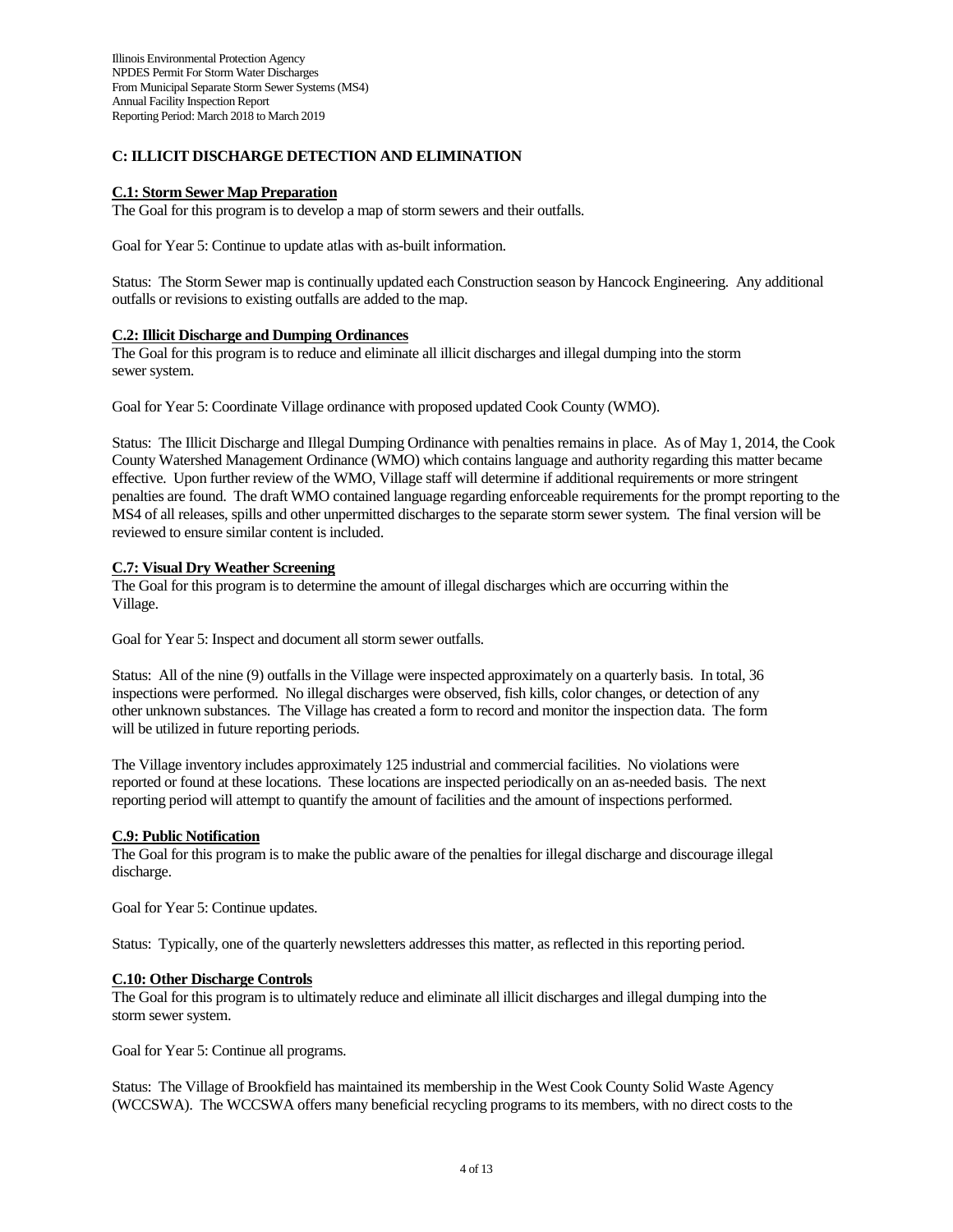residents. As part of a joint program with the WCCSWA this year, the Village has been able to offer free electronics recycling to residents. The entire program including other member communities has yielded over 230,000 lbs. of electronic waste. Additionally, another opportunity to properly dispose of electronics is held at local area community college, Triton College twice yearly. The WCCSWA hosted an Annual National Prescription Drug Take Back Day in April of 2018. Illinois had 196 collection sites, with 37,172 pounds of medications collected. In the past, an annual Household Hazardous Waste event was held, which received over 3,000 vehicles who deposited waste. Unfortunately, due to funding cutbacks, the County has no longer been able to provide funding for this program. We look forward to the reinstatement of this program. In the meantime, a long-term Hazardous Waste collection program is available in Naperville for the surrounding areas.

### **D: CONSTRUCTION SITE RUNOFF CONTROL**

### **D.1: Regulatory Control Program**

The Goal for this program is to submit erosion and sediment control plans for all developments greater than or equal to one acre in size to the IEPA.

#### Goal for Year 5: Continue program.

Status: Development plans that require a NOI for Construction Activities under NPDES permit No. ILR10 are identified by the Village Engineer as part of the site plan review process. The erosion and sediment control plans are reviewed by the Building Department and/or Hancock Engineering during the site plan review process. For Federally funded projects or projects involving IDOT, a Stormwater Pollution Prevention Plan is also required for developments of this size and the Contractor is also required to sign the Contractor's Certification Statement (IDOT BDE 2342), of which he will then assume the responsibility and release the Village from liability. During this reporting period, approximately 5 development plans were reviewed, all of which were below 1 acre in size, thereby exempt from the requirements listed above.

Furthermore, within the erosion and sediment control plans, the type of inlet filters required on construction projects has been revised to reflect the recent update to the Illinois Urban Manual. The use of hay bales is considered obsolete, and the new method of reusable sediment trap filters is more effective and efficient. Hancock Engineering attended a detailed presentation on this matter by the Kane-Dupage Soil and Water Conservation District. The presentation provided further information regarding Green Infrastructure storm water management techniques. The use of the new inlet filters is considered to be a Green method. We look forward to including additional Green methods in the upcoming reporting periods.

#### **D.2.: Erosion and Sediment Control BMPs**

The Goal for this program is to investigate and inspect the erosion and sediment control measures in public projects as part of developments greater than 1.0 acre.

#### Goal for Year 5: Continue program.

Status: This reporting period, 3 public projects and 4 private projects were inspected by the building department or Hancock Engineering with respect to erosion and sediment control measures, as listed within Section F of this report. Hancock Engineering typically provides the construction site inspection for the public projects. There are 3 inspectors in total who perform erosion control inspections. Hancock Engineering attended an NPDES Compliance seminar led by CPESC speakers, in order to obtain updated information in regard to erosion and sediment control measures. Additionally, Hancock Engineering added a Designated Erosion Control Inspector (DECI) to staff, in an effort to improve erosion and sediment control inspection practices.

#### **D.3: Other Waste Control Program**

The Goal for this program is to ensure excavated materials are inspected, classified, and then delivered to the appropriate dumping facility based on the determined classification of waste.

Goal for Year 5: Continue program.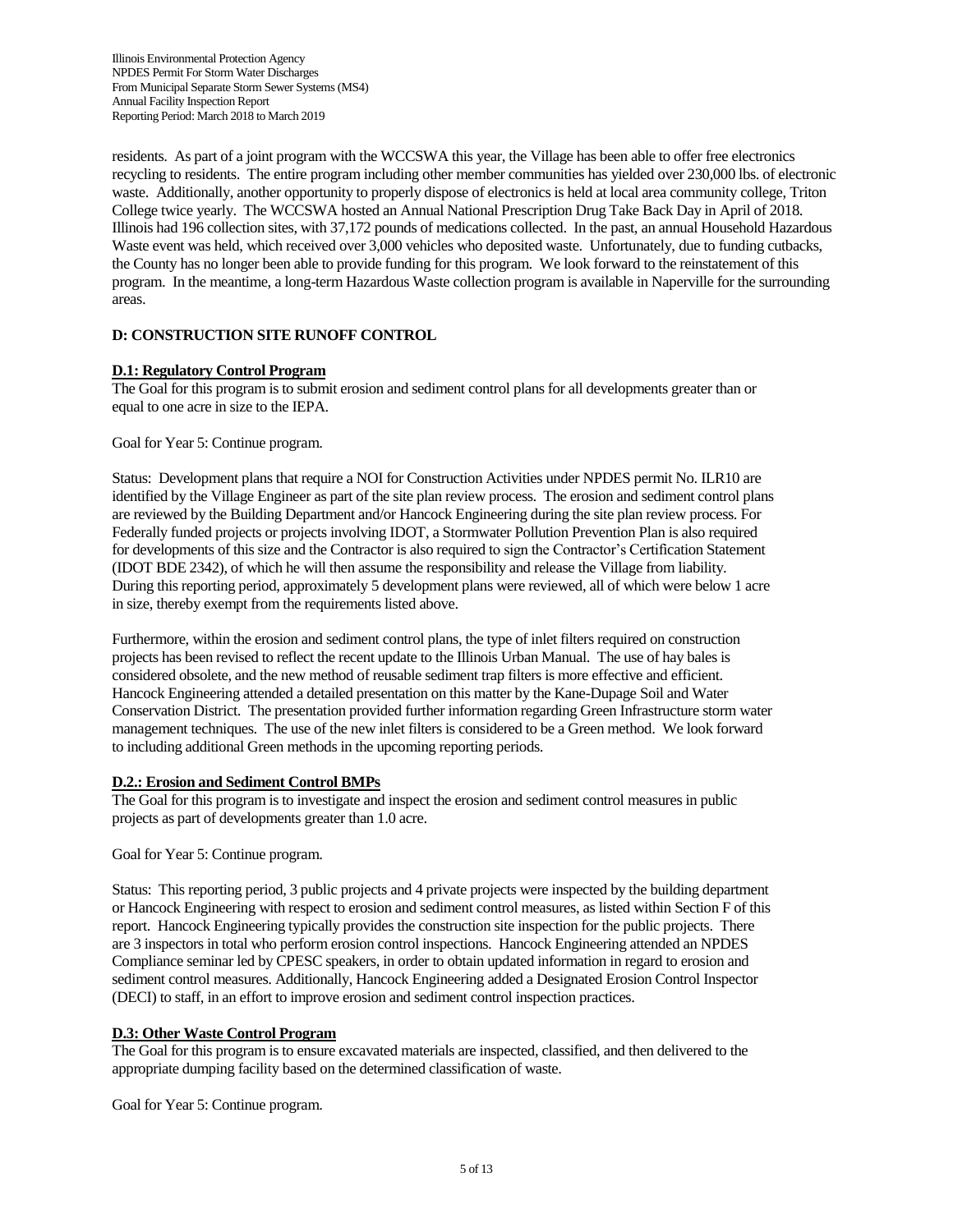Status: Effective August 2010, the IEPA has placed more stringent requirements regarding the excavation of soils from construction sites. In order for the Contractor to utilize Clean Construction and Demolition Debris (CCDD) landfills, the excavated material must be certified and tested by a Licensed Professional Engineer, as stated in EPA Form LPC 662 and 663. Furthermore, the IEPA is required to be notified by the landfill whenever material is delivered and discovered to not be acceptable CCDD fill and thereby rejected from the landfill. This process, including the established penalties in place, help ensure that the materials will then be delivered to an appropriate facility. The mentioned requirement has been required by the Village Engineer to be provided as a General Note on all Construction Plans. This helps to ensure that all excavated materials are disposed of properly.

### **D.5: Public Information Handling Procedures**

The Goal for this program is to track the number of complaints received and processed related to soil erosion and sediment control.

Goal for Year 5: Continue and review the specific complaints.

Status: The Village currently keeps record of all the public works directed complaints. The department is attempting to assemble a filing system to better categorize the complaints. Once this system is implemented, the specific complaints to erosion and sediment control can be reviewed and the input provided can be of value. The amount of complaints can then be tallied as well. At this time the form has been created and is ready for use. There were no complaints received during the past reporting period directly with regard to erosion control. Several complaints were received due to clogged storm sewer laterals, which turned out to be a result of excessive leaves in the system, not from erosion control methods.

### **D.6: Site Inspection/Enforcement Procedures**

The Goal for this program is to ensure 100% of all private construction sites are inspected for 100% of the required erosion and sediment control BMPs.

Goal for Year 5: Continue program.

Status: Typically the Building Department is responsible for inspecting private projects in the Grading Phase, Building Phase, and for a Final Inspection. During this reporting period, there were a large number of private developments that were inspected. Approximately 3 private developments were single family homes (of the teardown/rebuild type of construction). No violations or enforcement actions have been reported. A Certificate of Occupancy will not be granted unless the inspection is approved. All sites were approved without incident.

### **E: POST-CONSTRUCTION RUNOFF CONTROL**

### **E.1: Community Control Strategy**

The Goal for this program is to reach out to the community as a means of reducing sources of post-construction control.

Goal for Year 5: Continue program.

Status: Due to the magnitude of problems from recent flooding, the Village has implemented a Flood Control Program. The intent of the program is to encourage residents to install flood control devices on their privately maintained sanitary sewer services. The flood control devices will keep the combined sewage from entering the basements of residences during storm events. Examples include installing overhead sewers or backflow preventers. The Village provides as much as 50% reimbursement to residents for an improvement up to \$10,000 in order to aid residents in this venture. Over past reporting periods, the Village has proudly provided over \$88,000.00 to residents as part of the program. This program was unavailable this past reporting period, but the Village plans to offer it again in future reporting periods. This BMP can also be considered a pollution control retrofit.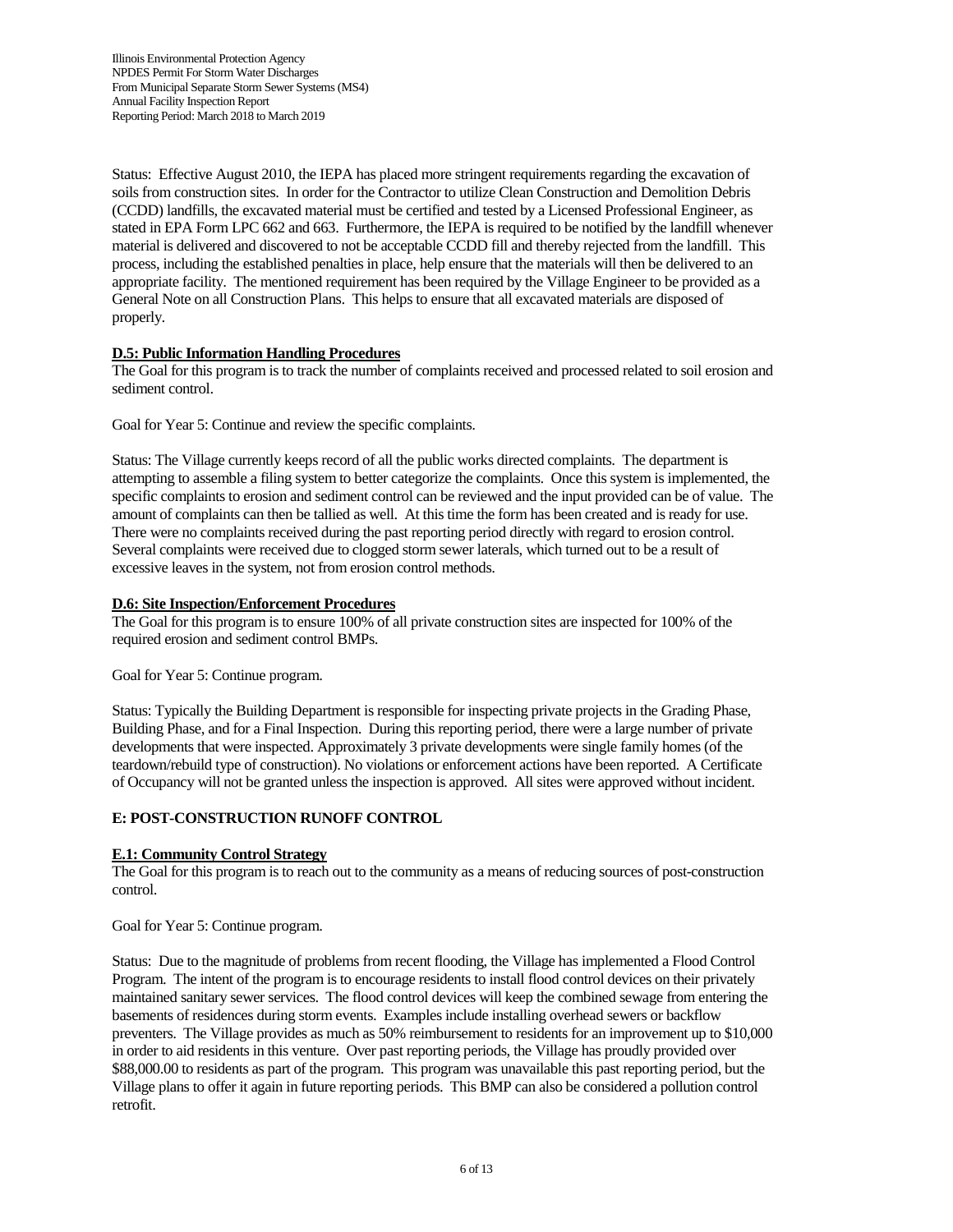#### **E.2: Regulatory Control Program**

The Goal for this program is to enforce the Cook County Watershed Management Ordinance (WMO) and adopt any amendments.

Goal for Year 5: Continue enforcement of WMO.

Status: As of May 1, 2014, the WMO was considered effective. The WMO contains restrictions on the quality and quantity of water to be permitted to be discharged from developed sites.

### **E.3: Long Term O&M Procedures**

The Goal for this program is to include Green measures in future developments.

Goal for Year 5: Continue implementation of Green construction as budget allows.

Status: The Village is continually learning about Green construction methods and how they can be applied within the community.

As part of the Grand Boulevard Improvements Project, the Village of Brookfield included the green construction element of a bioswale. The bioswale included the subsurface storage of storm water as well as evapotranspiration by native plantings. The bioswale minimizes the amount of storm water actually leaving the property while filtering a majority of pollutants from the street runoff. A potential outcome of this Green infrastructure project is providing a validating example for other landowners within the Village who are contemplating the installation of a Green project. Lastly, this project should serve as an educational tool to residents about Green infrastructure techniques and their benefits. An educational sign has been installed at the bioswale and the Village has provided maintenance of the bioswale so that it may remain vigorous for years to come.

This previous reporting period's green construction accomplishments included the installation of 2 Green Alleys. The alley utilized permeable pavers to capture storm water and reduce flows to the combined sewer system. This reporting period's planning accomplishments include initial design of a pump station to reduce flooding issues along Salt Creek, and a downspout disconnection program.

The Village intends to continue to look into the feasibility of Green BMP strategies and how to appropriately apply them to future Village capital improvement projects. Upon developing a defined strategy (or various strategies), the Village can then move forward and implement them. This will be elaborated discussed in further detail in the next reporting period.

### **E.6: Post Construction Inspection**

The Goal for this program is to inspect construction sites periodically after final acceptance, to ensure that all BMPs contained in the plans are maintained in place. This will also entail Green construction methods in future developments.

Goal for Year 5: Inspect 50% of all sites on an annual basis, ensure that storm water BMPs are working appropriately.

Status: This task was performed this reporting period but will be better documented in upcoming reporting periods. The Village would like to inspect the various aspects of storm water improvements and Green construction within the Village jurisdiction, which were called for in the original construction plans. Currently, the Village has been performing Post Construction Inspection wherever complaints have been presented or an observed issue was noted. As a preventative measure, the Village should inspect sites which are not initially deemed to be a problem.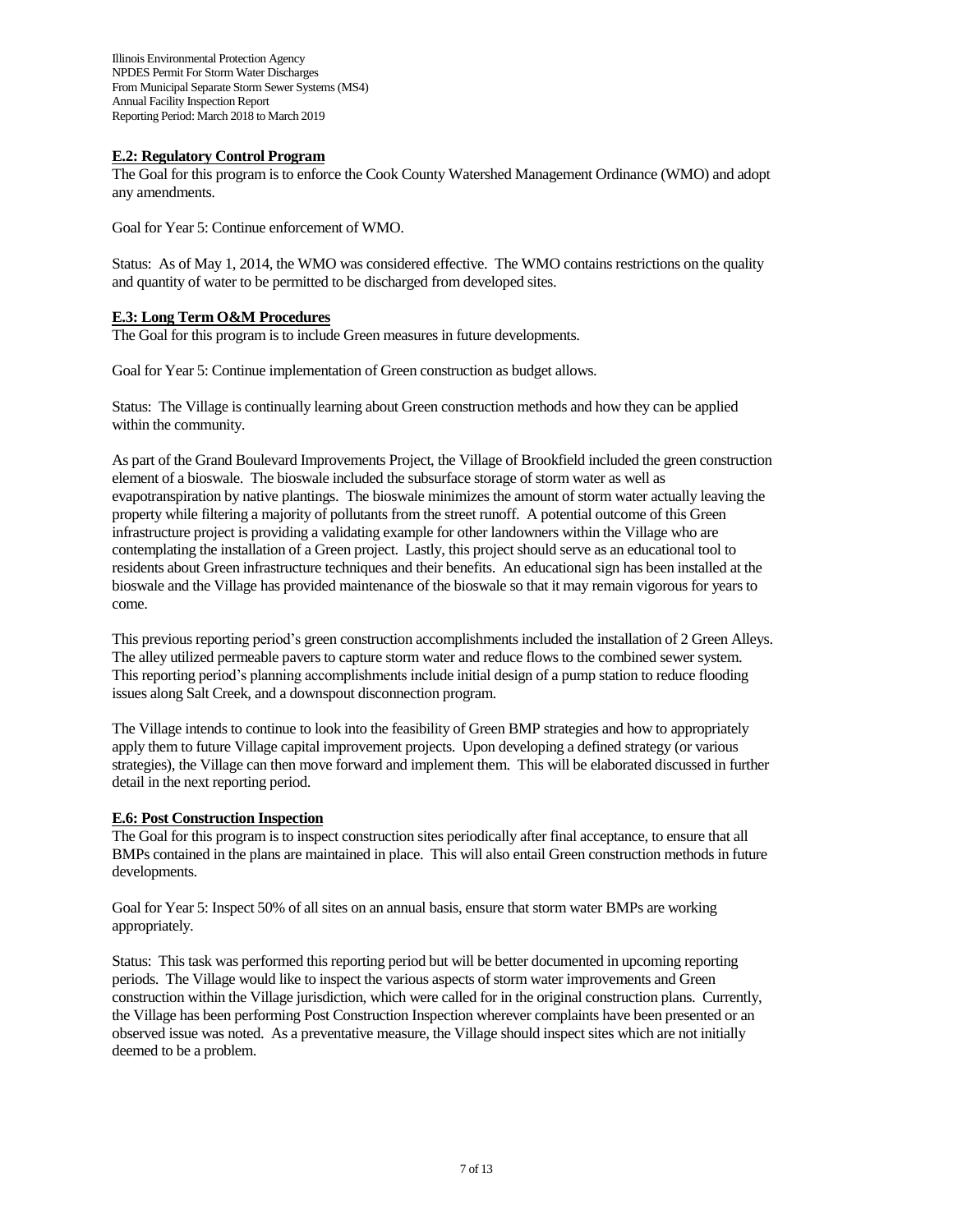### **F: POLLUTION PREVENTION/GOOD HOUSKEEPING**

### **F.1: Employee Training Program**

The Goal of this program is to identify current practices that contribute to stormwater pollution and implement programs and procedures for Public Works activities that reduce and eliminate the discharge of pollutants into storm sewer systems.

Goal for Year 5: Continue training program as well as incorporate Green/Sustainability education.

Status: The Village continues the training program by educating its employees on topics applicable to storm water management. The Public Works Water Operator attended annual training classes containing information regarding reduction of water losses, as well as a seminar regarding Corrosion of Water Mains. Public Works employees again attended training upon the purchase of a new and improved street sweeper. The training program for the sweeper included methods to reduce the sweeping of debris and leaves into the storm system. Public Works employees also attended IRMA safety training, which touched upon the safe management of materials and liquids which could ultimately enter the storm system. The Village Forester attended several seminars regarding various topics with respect to trees.

### **F.2: Inspection and Maintenance Program**

The Goal of this program is to directly reduce the amount of debris from entering storm sewer structures and entering the storm sewers.

Goal for Year 5: Continue street sweeping program and sewer cleaning/structure cleaning program.

Status: The entire Village is swept on average once every 7 days. Street sweeping covers approximately 10 miles per day of operation, operating 5 days per week. Street sweeping is performed for a minimum of 8 months, but changes in weather may increase the amount. 4.5 cubic yards of debris is removed per day on average, resulting in a yearly total of 810 cubic yards of debris removal.

Approximately 500 Catch Basins were cleaned this reporting period. The jetting of sewers is performed on an "as needed" basis. Approximately 3,500 feet of sewers were jetted this year by public works. Approximately 16,000' of combined sewers were jetted and televised by a Contractor this year as well.

The Village provides extensive leaf removal in the fall, utilizing their own manpower as well as Contractors. In total, approximately 3,300 Cubic Yards of leaves were removed. This preventative measure reduces substantial discharges of particulates/solids, phosphorus and petroleum-based materials into Salt Creek. Public Works provides branch pickup for parkway trees as well as special private property pickup under special circumstances.

The "Small Streams" debris removal program, as carried out by the MWRD, was not performed this reporting period. The program is performed as needed and as funding allows. The Village works in partnership with the MWRD by providing aid to the debris removal process.

#### **F.3: Municipal Operations Storm Water Control**

The Goal of this program is to directly reduce the amount of contaminants entering the storm sewer system, as a result of municipal operations.

Goal for Year 5: Continue modified program.

The Village of Brookfield provides a storage facility for its salt. The salt is kept beneath a covered structure. The application of the salt to streets has been kept at a minimum, and additives are applied to increase the effectiveness of the salt while minimizing the quantity. Approximately 1,000 Ton of Rock Salt with Calcium Chloride was applied to the streets this past year. Other less-abrasive salts were used on sidewalks containing Magnesium Sulfate, reducing corrosion and damage to surface materials.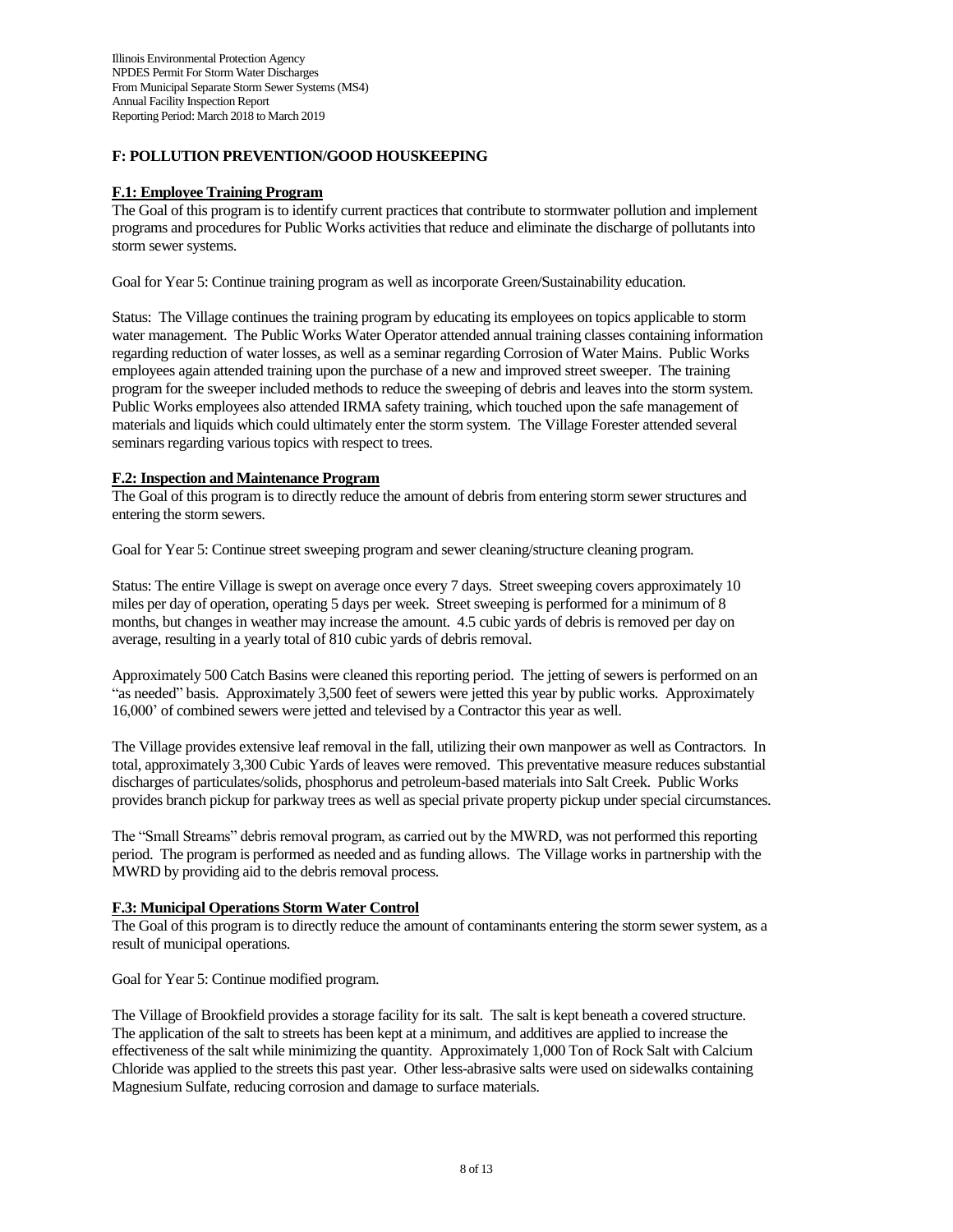The Village of Brookfield also has a strict schedule of frequent maintenance on its fleet of Village vehicles, in order to reduce the amount of unnecessary discharge of automotive fluids. The machinery is under a schedule which is monitored on an "hourly" basis. This program will be continued. Triple Basins in garage areas are continuously inspected and cleaned on a regular basis. The maintenance yard is inspected on an as-needed basis, and maintenance is performed accordingly. A Stormwater Pollution Prevention Plan (SWPPP) was created in an effort to address the stormwater control needs of the Public Works Yard.

0 gallons of pesticides and herbicides were applied throughout the Village by staff. The targeted locations are typically vacant lots and overgrown areas. Approximately 500 gallons were applied by Contractors to other locations within the public Right-of-Way.

The Village has received the Tree City USA award for 38 years and has received an additional distinction by way of the "Growth Award" for 25 years, for those communities who are above and beyond the Tree City requirements. The Village planted approximately 62 trees this reporting period and was fortunate to receive a grant for Emerald Ash Borer (EAB) restoration. The Tree City program reduces the amount of erosion while improving aesthetics at the same time. Furthermore, the Village is part of the Tree Consortium which helps utilize local nurseries and improve the quality of trees, thereby reducing waste and additional installations.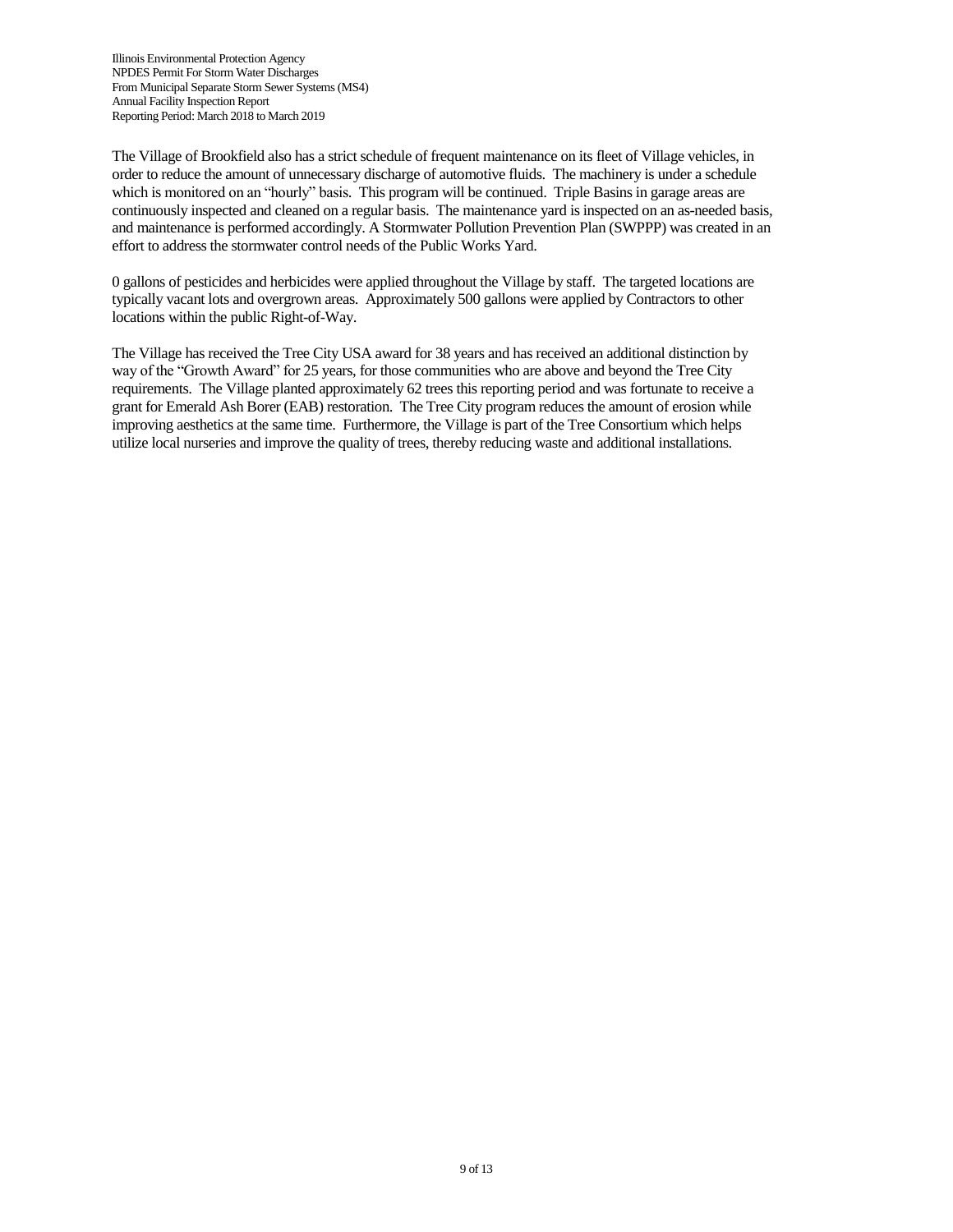### **Assessment of Appropriateness of Identified BMPs (and Progress Towards a Reduction in Pollutants Discharged)**

The BMPs listed below provided pertinent results with regard to their effectiveness in meeting their measureable goals and reducing pollutant discharge, within this reporting period. All other BMPs which are omitted either did not provide an affirmative result this period (either positive or negative) or need more time to be observed in order to fairly judge their effectiveness. An in-depth analysis of all BMPs is scheduled for the end of the 5-year period.

**A.1 Distributed Paper Material** Resident input regarding the newsletters is taken into account, when received. It is difficult to attribute a decrease in pollutants directly to the newsletters, so the most appropriate way to determine the effectiveness of a newsletter article is from Resident input at Village Hall.

**B.5 Volunteer Monitoring** An unintended, positive result of trash removal was Public Education. In addition to the reduction of pollutants, many residents were able to become more knowledgeable about the Stormwater System and pass this information along to their neighbors. This can be incorporated in the future as an Outreach Strategy.

**B.7 Other Public Involvement** Public Works employees and Village officials reported that an increase in resident discussion occurred regarding the stencils and lids. This supports the fact that stormwater awareness is on the rise, which leads to the ultimate goal of increasing resident involvement. The strategy is to incorporate as many residents as possible.

**C.7 Dry Weather Screening** The goal of the Illicit Discharge Detection and Elimination category is to reduce and eliminate all illegal discharges. There have been nearly zero illicit discharges reported or prosecuted in the Village. This may or may not be attributed to the effectiveness of the storm water program. In order to support this fact that the program is successful and to increase confidence that no illegal discharges actually occured, further inspection should be performed. It is anticipated that most of the additional inspection will be performed by residents who have gained a greater awareness of the storm sewer system. They in turn will communicate directly and indirectly with Village staff. Village staff should also increase the amount of inspections, when possible. This relationship between the program and the amount of illegal discharges will be evaluated in depth at the end of the 5-year period.

**C.10 Other Discharge Controls** The goal of this BMP category is a reduction of contaminants. It is unknown whether the reduction would take place primarily at a landfill, within Village boundaries, or a location within transit. The primary source-point needs to be investigated further in order to effectively gauge the program. The electronics recycling is assumed to reduce the amount of mercury. At this time, the Village does not have funding to perform mercury detection tests as a program gauge but try to obtain data from other testing entities.

**D.1 Regulatory Control Program** The goal of this BMP category is to reach 100% compliance for NOI submittal of development projects that are 1.0 acre or greater. Unfortunately, with the economic downturn there are not many developments being planned. Also, due to the urban nature of the Village, most developments are on property that is less than 1.0 acre in size.

However, when this BMP is indeed applicable, we believe it will be quite effective by placing the responsibility on the Contractor (Contractor's Certification Statement) and should decrease the amount of erosion control/pollutant discharge deficiencies. The amount of penalties given to Contractors, if any, will be tabulated and evaluated at the end of the 5-year period, with the assumption of a decrease.

### **D.5 Public Information Handling Procedures**

This BMP will require several years of data collection in order to establish a benchmark. At that time, this BMP will be useful in order to evaluate the Construction Site Runoff Control category. The input from residents can be reviewed to determine if positive and beneficial changes can be made to the program. Also, the amount of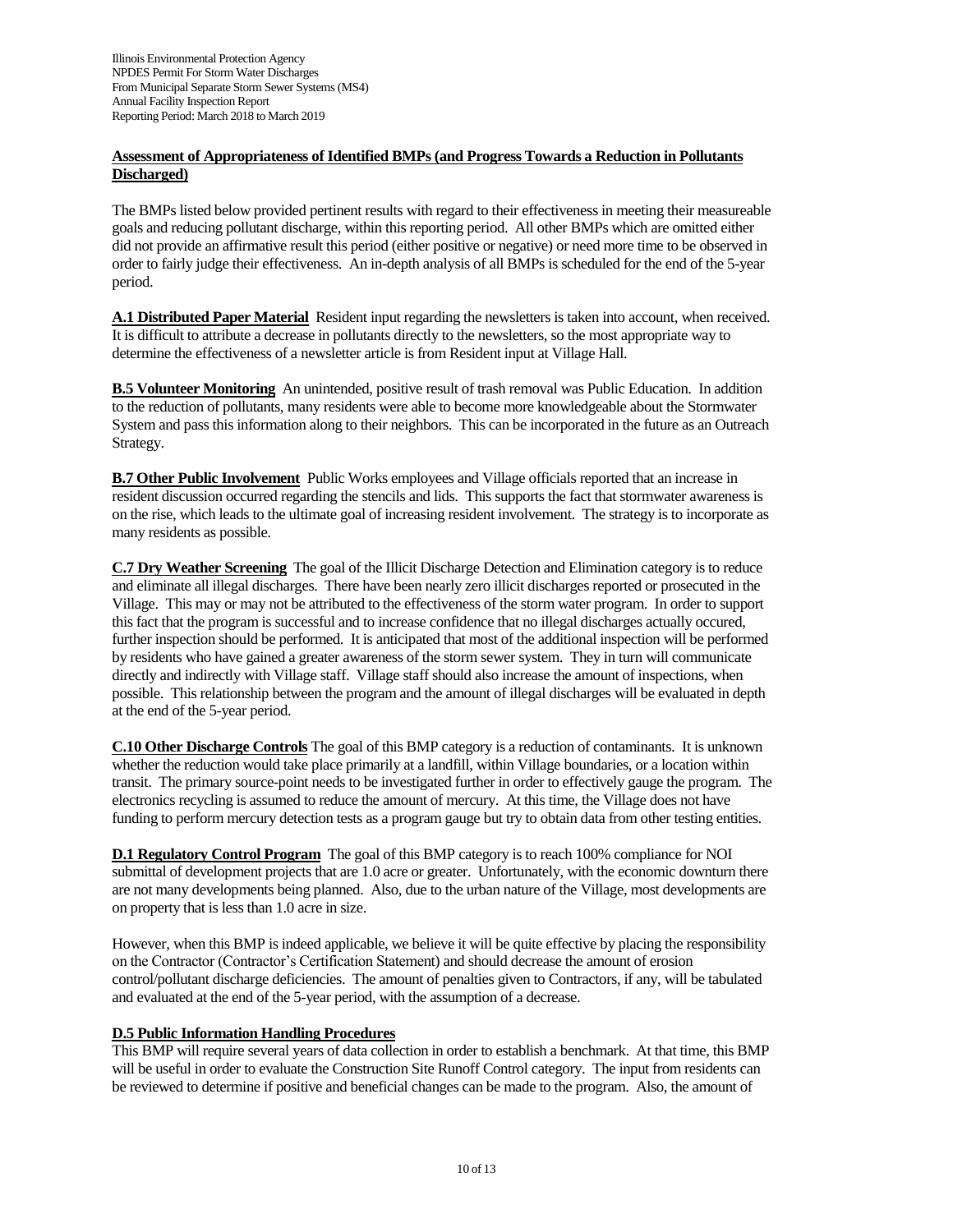complaints received will be analyzed. Ideally, a correlation between the increase/decrease of the amount of complaints and the effectiveness of the program, will be able to be observed.

### **E.1: Community Control Strategy**

This BMP will be analyzed in future reporting periods with respect to volume of contamination, which is mitigated, as well as the quantity of pollutants removed from the storm sewer system.

### **E.3: Long Term O&M Procedures**

An apparent challenge for this BMP is being able to apply the Green Infrastructure strategies to an already developed urban area. The majority of foreseeable Green improvements would come by way of "retro-fit", as opposed to the ease of installation in a new development. Some of the retro-fit options we have been identified at this point are permeable pavers, tree-box biofilters, stand alone biofilters, rain gardens, rain barrels, and bioswales. At this point, the costs need to be fully evaluated, as well as an implementation schedule and associated requirements. The aesthetic concerns of a retro-fit are also to be reviewed. Another challenge is that when using a new technology, unfortunately there is a risk involved. Therefore, other pilot programs and case studies in the area need to be reviewed, while drawing as much pertinent data from them as possible.

### **E.6: Post Construction Inspection**

This BMP will include strict inspection of Green construction methods in upcoming reporting cycles. Currently, Hancock Engineering is sharing basic information with the Village regarding Green methods. Over time, the Village inspectors should become more knowledgeable and experienced in this type of inspection. Another desired outcome of Post Construction Inspection is that word will spread amongst property owners to keep their storm systems working as designed, because the Village will perform future inspections.

### **F.1: Employee Training Program**

Employee training is a key component to the success of the MS4 program. By educating the Village Staff on current practices that reduce and eliminate the discharge of pollutants into storm sewer systems allows the employees to perform these activities in a more effective manner.

#### **F.2: Inspection and Maintenance Program**

Street sweeping not only reduces the amount of debris that enters storm sewer structures and sewers, it also enhances the look of the community. This combined with the sewer televising and cleaning program helps the Village identify areas that require maintenance and repair, thus keeping the sewer system operable and addressing issues before they become more costly.

#### **F.3: Municipal Operations Storm Water Control**

By taking measures to properly store and protect the salt supply, the Village is able to reduce unnecessary runoff into the storm sewer. The maintenance of the Village vehicles also helps reduce automotive fluid leaks which in turn keeps these pollutants out of the storm sewer system.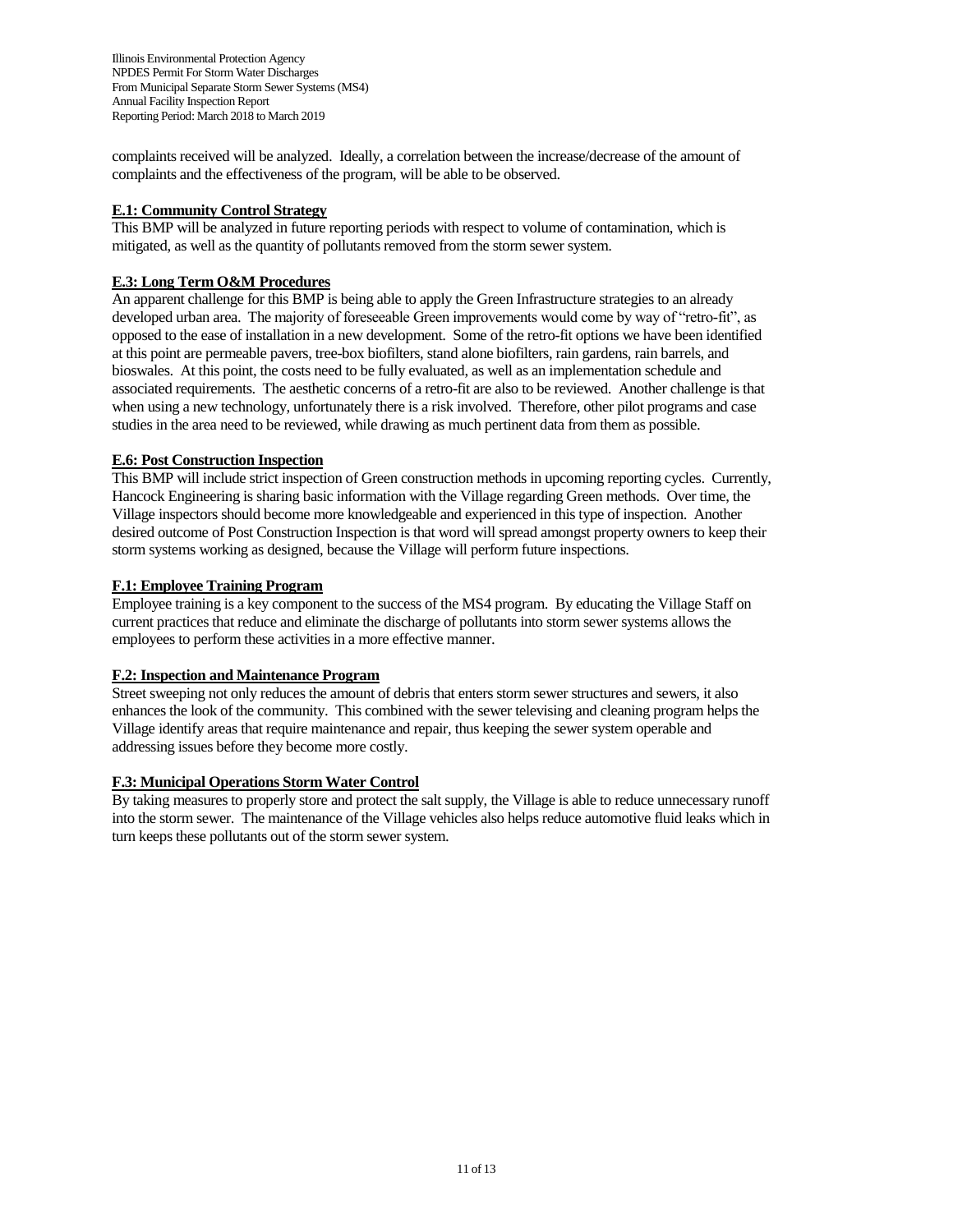# **SECTION C. INFORMATION AND DATA COLLECTION**

Rainfall data is continuously monitored by the 2 rain gauges at the Public Works yard. Additional local rainfall data is found on the MWRD website. The MWRD has 12 monitoring stations measured daily to the nearest hundredth of an inch. The Village relies on rain gauge information taken from the nearest rain gauge of the MWRD. The MWRD Rain Gauge No. 5 is located in nearby Cicero, IL. The rain gauge data is provided on the MWRD website at <http://www.mwrd.org/irj/portal/anonymous/overview> and can be reviewed by clicking on the link entitled "Rain Data History."

### **SECTION D. NEXT REPORTING CYCLE - SUMMARY OF ACTIVITIES TO BE UNDERTAKEN**

The Village of Brookfield intends to pursue the milestones outlined for Year 5 in the 2014 Notice of Intent (NOI) Permit Renewal, with the exception of those discussed in "Assessment of Appropriateness of Identified BMPs (and Progress Towards a Reduction in Pollutants Discharged)", which are to be revised as such.

# **SECTION E. NOTICE OF RELIANCE UPON OTHER GOVERNMENTAL ENTITIES**

The Village of Brookfield relied upon the MWRD to satisfy some of the permit obligations during this time period.

The District's Board of Commissioners adopted the Watershed Management Ordinance (WMO) on October 3, 2013, which became effective on May 1, 2014. Reliance upon BMPs within the WMO will be discussed in future reporting.

The Village relies upon the MWRD with respect to Water Quality Monitoring including Total Maximum Daily Load (TMDL) and Pollutant Management. The MWRD provides monitoring data reports regarding the quality of local waterways throughout Cook County including nearby Salt Creek and Des Plaines River. The reports for each monitoring station are generated monthly and may be found at: <http://www.mwrd.org/irj/portal/anonymous/WQM>

Hard copies of the data are also submitted directly to the IEPA annually, to the attention of Alan Keller of the Permit Section.